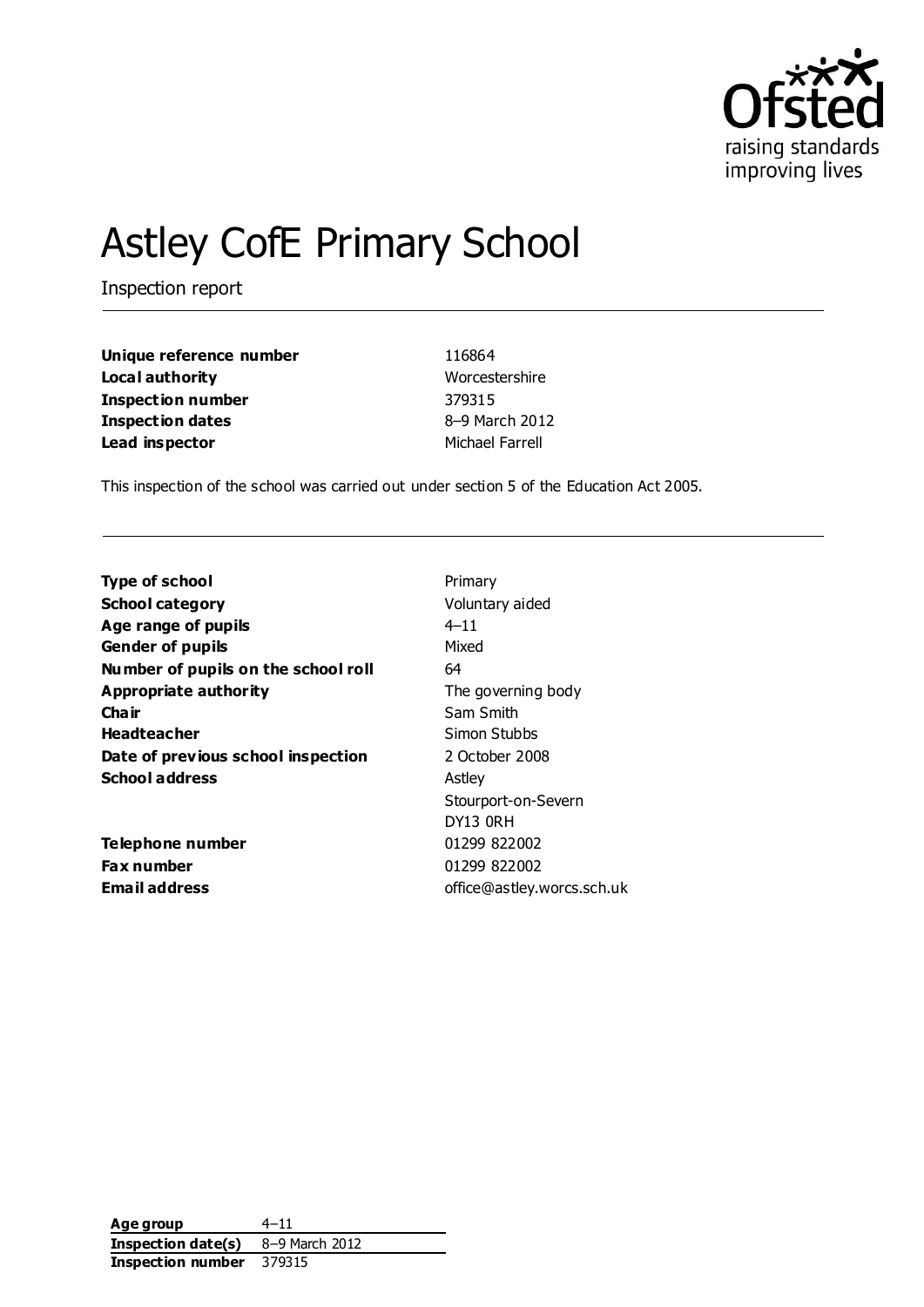

You can use Parent View to give Ofsted your opinion on your child's school. Ofsted will use the information parents and carers provide when deciding which schools to inspect and when.

You can also use Parent View to find out what other parents and carers think about schools in England. You can visit [www.parentview.ofsted.gov.uk,](http://www.parentview.ofsted.gov.uk/) or look for the link on the main Ofsted website: [www.ofsted.gov.uk](http://www.ofsted.gov.uk/)

The Office for Standards in Education, Children's Services and Skills (Ofsted) regulates and inspects to achieve excellence in the care of children and young people, and in education and skills for learners of all ages. It regulates and inspects childcare and children's social care, and inspects the Children and Family Court Advisory Support Service (Cafcass), schools, colleges, initial teacher training, work-based learning and skills training, adult and community learning, and education and training in prisons and other secure establishments. It assesses council children's services, and inspects services for looked after children, safeguarding and child protection.

Further copies of this report are obtainable from the school. Under the Education Act 2005, the school must provide a copy of this report free of charge to certain categories of people. A charge not exceeding the full cost of reproduction may be made for any other copies supplied.

If you would like a copy of this document in a different format, such as large print or Braille, please telephone 0300 123 4234, or email enquiries@ofsted.gov.uk.

You may copy all or parts of this document for non-commercial educational purposes, as long as you give details of the source and date of publication and do not alter the information in any way.

To receive regular email alerts about new publications, including survey reports and school inspection reports, please visit our website and go to 'Subscribe'.

Piccadilly Gate Store St **Manchester** M1 2WD

T: 0300 123 4234 Textphone: 0161 618 8524 E: enquiries@ofsted.gov.uk W: www.ofsted.gov.uk



© Crown copyright 2012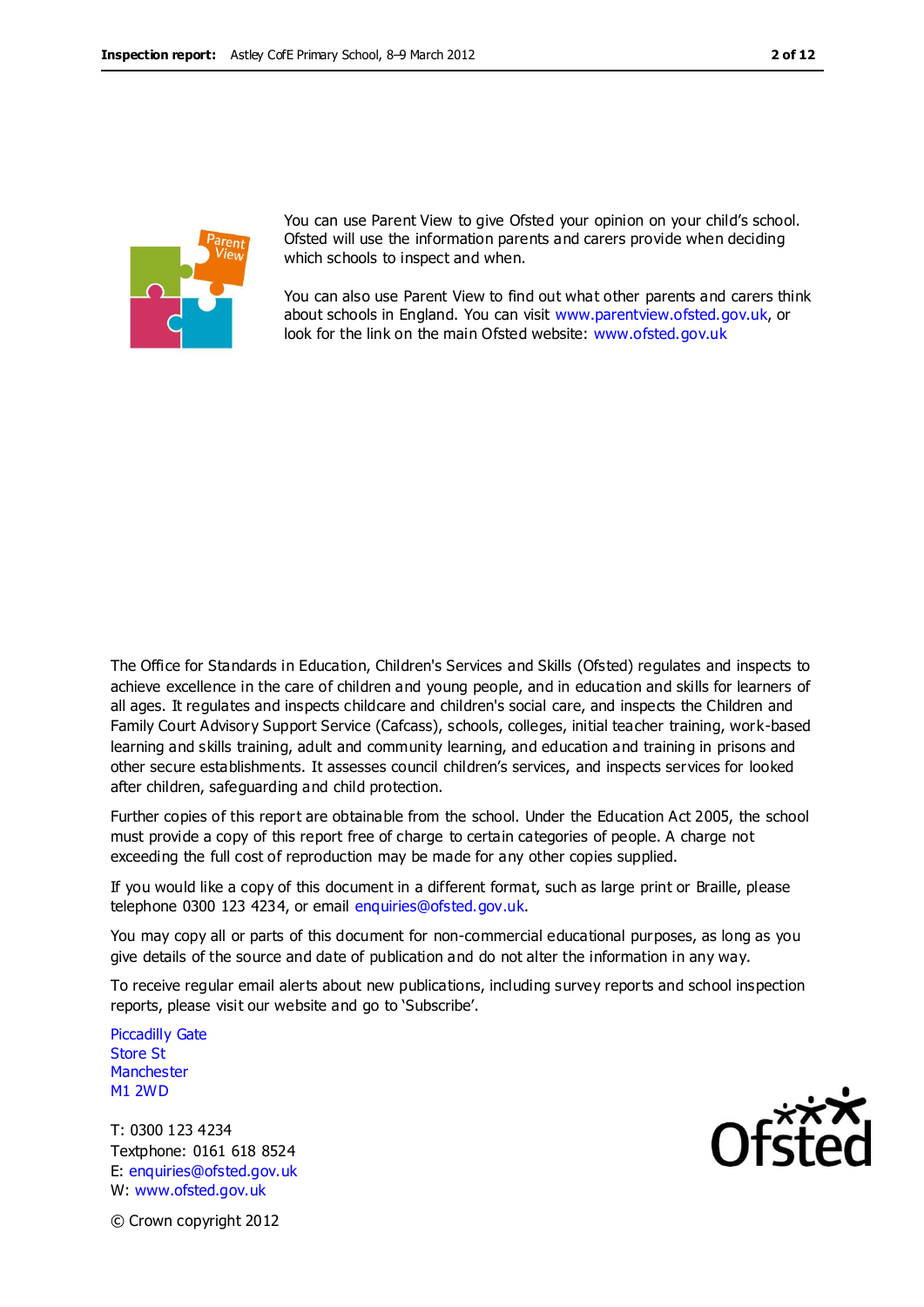# **Introduction**

Inspection team

Michael Farrell **Additional inspector** 

This inspection was carried out with two days' notice. The inspector observed six lessons involving four teachers, comprising nearly four hours teaching, and an assembly. He held meetings with groups of pupils, parents and carers, staff and the Chair of the Governing Body. The inspector took account of the responses to the online questionnaire (Parent View) in planning the inspection. He observed the school's work, heard a sample of children read, and looked at a range of documents including data on pupils' progress, documents relating to safeguarding, and those concerning pupils' behaviour, and scrutinised 42 questionnaires from parents and carers.

# **Information about the school**

Astley C of E Primary School is smaller than average. Some of the year cohorts are very small. The great majority of pupils are from a White British background. The proportion of disabled pupils and those with special educational needs is high. The school meets current government floor standards. Since the previous inspection there has been a drop in the school role. The previous headteacher left in August 2010 and a temporary headteacher took up the post until, in September 2011, an executive headteacher was appointed with responsibility for the school and another local primary school. The two schools are in the early stages of experimental federation arrangements whose continuation is due to be considered in July 2012. A breakfast club and an after-school club are run by the governing body.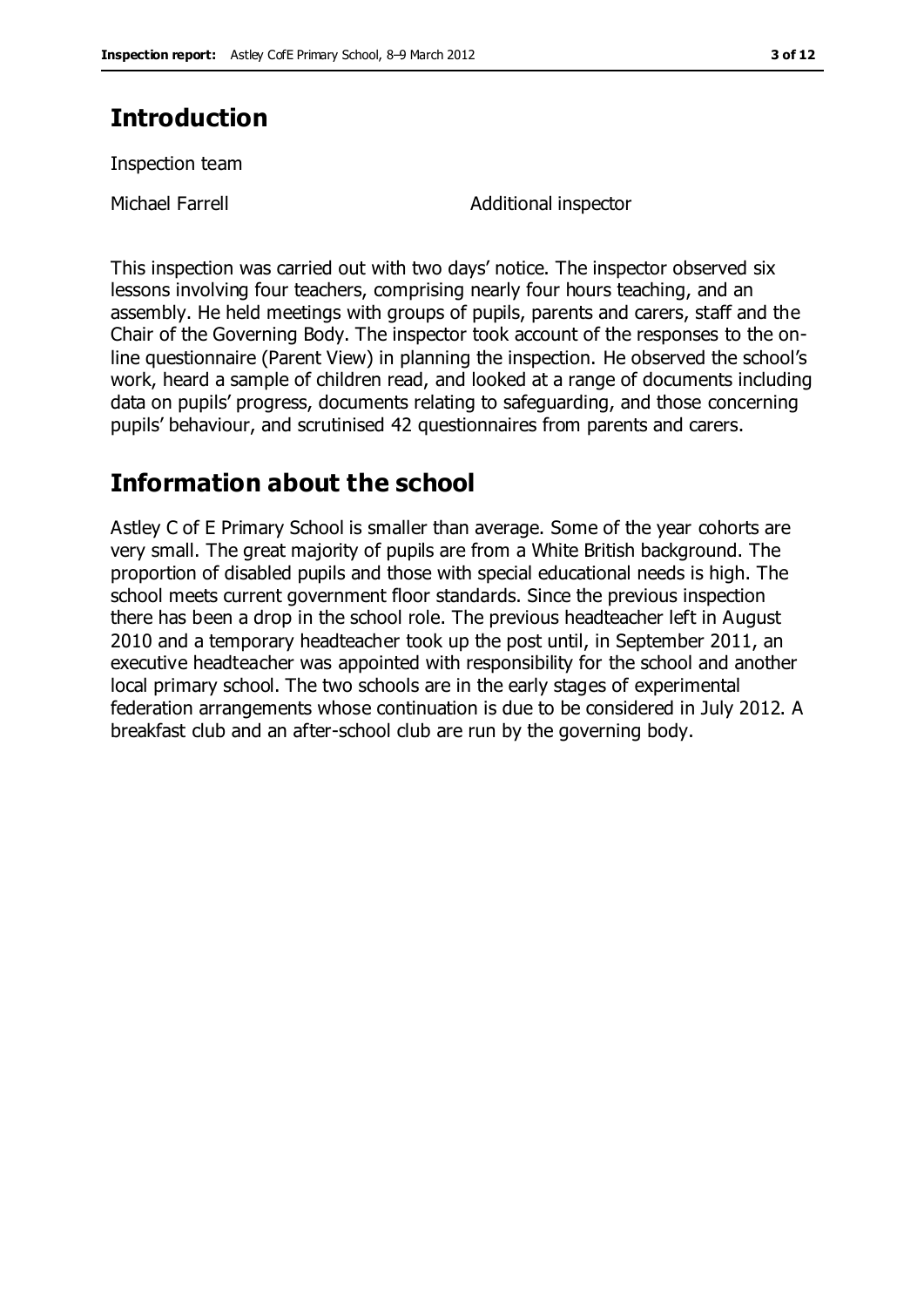# **Inspection judgements**

| <b>Overall effectiveness</b>          |  |
|---------------------------------------|--|
|                                       |  |
| <b>Achievement of pupils</b>          |  |
| <b>Quality of teaching</b>            |  |
| <b>Behaviour and safety of pupils</b> |  |
| <b>Leadership and management</b>      |  |

## **Key findings**

- This is a good school. In its exceptionally welcoming and inclusive ethos, pupils are cherished as individuals. Spiritual, moral, social and cultural development is promoted with conviction, including through outstanding assemblies. The school is not outstanding because pupils' achievement and the teaching are good rather than excellent. The reasons vary for different classes. For example, very occasionally, opportunities are missed to use visual aids to the full, the teaching assistant is not fully deployed in every aspect of the lesson, or a lesson tries to cover too many points. This prevents progress from being outstanding. Pupils greatly enjoy the before and after school activities.
- Pupils make good progress and achieve well. Groups of pupils including boys and girls and those whose circumstances make them and their families vulnerable all make good progress. Disabled pupils and those who have special educational needs are correctly identified and achieve well.
- Teachers and teaching assistants work closely together. Enthusiastic teaching and good subject knowledge ensure pupils are engaged by lessons, and try their best. Accurate assessments of progress inform lesson planning and marking is very thorough and constructive.
- Behaviour in lessons and around school is good and sometimes outstanding. Pupils act safely and have a good understanding of how to keep safe. While a small minority of parental and pupil questionnaires stated lessons are sometimes disrupted by unacceptable behaviour, a range of evidence indicates behaviour over time is good.
- The governing body is effectively developing closer links with that of another local primary school and challenges and support the school well. The dynamic leadership of the headteacher and conscientious leaders and managers ensure a clear vision and high aspirations. Comprehensive, self-evaluation enables the school to know how to improve further. Safeguarding meets statutory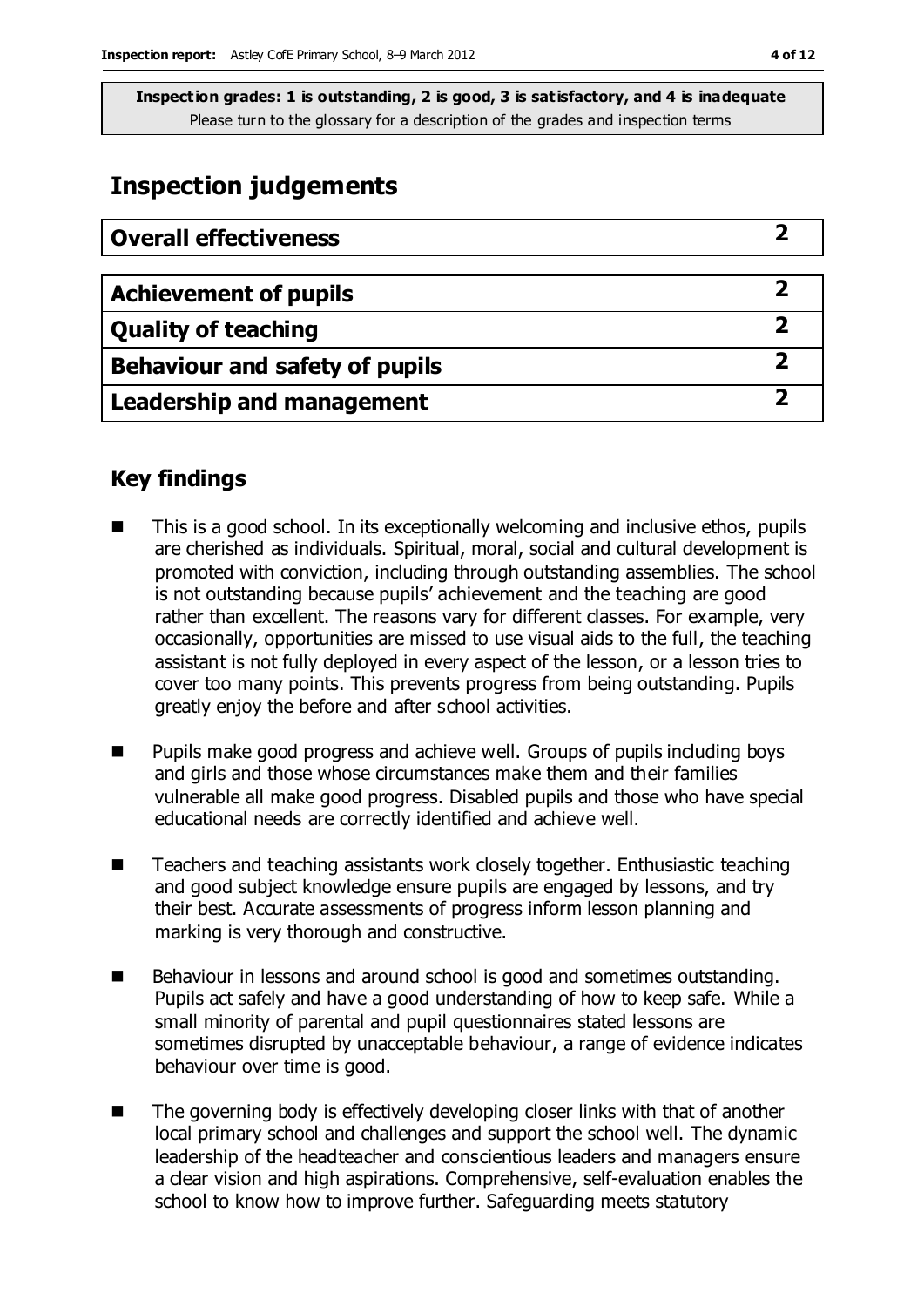requirements. Arrangements for managing performance ensure support is channelled effectively to enable staff improvements. Rigorous leadership of teaching includes regular lesson monitoring where accurate judgements clearly conveyed to staff lead to improvements.

## **What does the school need to do to improve further?**

- Raise standards by ensuring there are more examples of outstanding teaching by:
	- using visual aids to the full  $\equiv$
	- deploying the teaching assistant to the fullest extent throughout the lesson
	- ensuring a lesson does not try to cover too many points.  $\equiv$
- Ensure parents and carers and pupils always have the highest confidence in the school's management of behaviour by:
	- giving regular voice to parents, carers and pupils to express their views on  $\equiv$ behaviour
	- developing and implementing strategies for measuring and evaluating improvements in behaviour and how it is perceived.

## **Main report**

#### **Achievement of pupils**

An overwhelming majority of parents rightly consider their child is making good progress at the school. Children enter the Reception class attaining at expected levels and leave Key Stage 2 with above average standards in English and mathematics. In the Early Years Foundation Stage children progress well and achieve good outcomes; recent progress in communication, language and literacy is especially strong. Pupils develop good understanding in a range of subjects, including literacy, leading to growing confidence. Over time, attainment in reading at the end of Key Stage 1 is broadly average and improving and by the end of Key Stage 2 it is above average. Pupils whom the inspector heard read spoke with pleasure about books they had read and used a good range of strategies in confidently and effectively tackling unfamiliar words. Scrutiny of pupils' work over time confirmed good achievement and pupils were proud to show examples of work indicating good progress over the previous year. Strong leadership in literacy and numeracy has ensured these are planned innovatively across the curriculum so that literacy and numeracy skills are reinforced and developed effectively. In all lessons observed, achievement was good and the school's own lesson observations over a longer period confirmed this and showed occasional outstanding lessons. National data show good progress over time. Different groups achieve well including boys and girls and pupils whose circumstances make them and their families vulnerable. Disabled pupils and those who have special educational needs achieve well. The school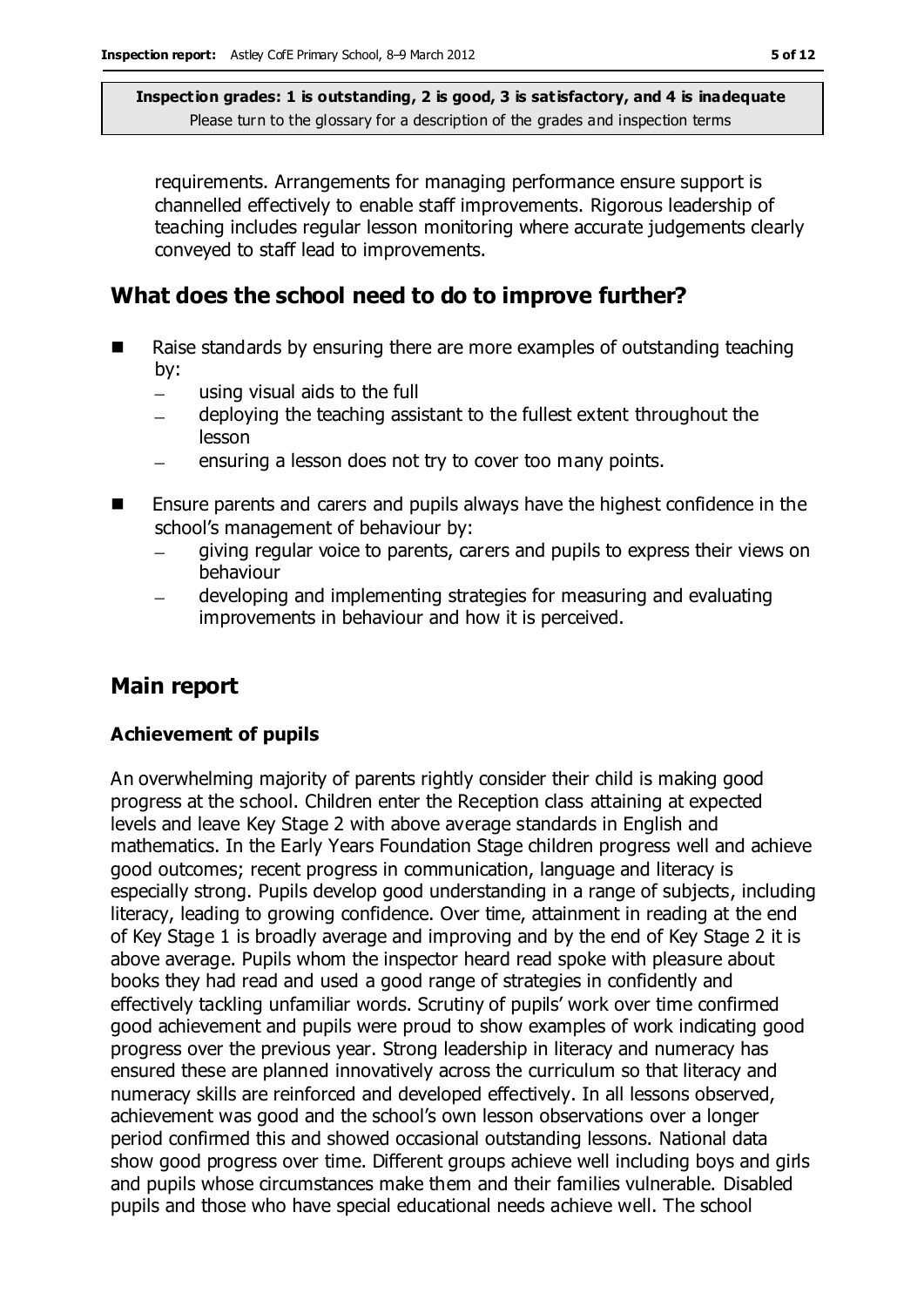identifies the needs of these pupils with considerable care, and tracks their progress rigorously to check the effectiveness of interventions. A wide range of support from beyond the school is skilfully co-ordinated including other services such as speech and language therapy and expertise from special schools when appropriate.

In lessons, progress and achievement is good because lessons are well paced and work is pitched at the right level to challenge pupils and stimulate their interests. In the Early Years Foundation Stage children achieved well in a session where they could choose their own activities. This was because in the richly stimulating environment, they were fully engaged in activities that effectively encouraged a wide range of areas of development including writing and communicating. Younger pupils achieve well because relationships are strong and pupils enjoy their activities. A numeracy lesson for older pupils on improving the understanding of the properties of shapes enabled good achievement because the task innovatively used flag designs from the pupils' Olympic project to give stimulating opportunities to explore and measure shapes and angles.

#### **Quality of teaching**

A very high percentage of parents and carers and pupils correctly have the view that their child is well taught. All the teaching observed was good. The school has a very accurate perspective of its teaching which was confirmed by the close agreement in a joint observation made by the inspector and a senior leader. The school's records of teaching confirm good teaching over time. Literacy teaching is well developed so that pupils tackle challenging texts with confidence, using the effective strategies the school has systematically taught them. Staff convey high expectations of both progress and behaviour, successfully promote pupils' independence, and work as a team. Because lessons are well planned and teaching assistants are skilled they make a valuable contribution overall. Questions are varied and well-pitched so teachers can assess what pupils are learning and fine tune the lesson accordingly. Lessons are suitably paced and pitched at the right level to challenge pupils. Wellconsidered homework enhances learning. Behaviour is good and sometimes outstanding because it is well-managed. Teaching fully supports pupils' spiritual, moral, social and cultural development because it draws on a wide range of curriculum activities designed for this. The planned curriculum supports teaching well because it is imaginative and regularly reviewed to ensure it challenges and engages pupils.

In the Early Years Foundation Stage children greatly enjoyed a session on their outer space theme including making paint prints of Martians, using fruit and vegetable sections. Children were skilfully encouraged to work independently and to assess their own work and that of others. In a well-paced literacy lesson including work on phonics and the use of dictionaries younger pupils achieved well and enjoyed their success because the lesson was carefully structured and the work was well-pitched for different groups. Trusting relationships encouraged pupils to try their best. Disabled pupils and those who have special educational needs participated fully because of challenging activities and good support. Older pupils achieved well in a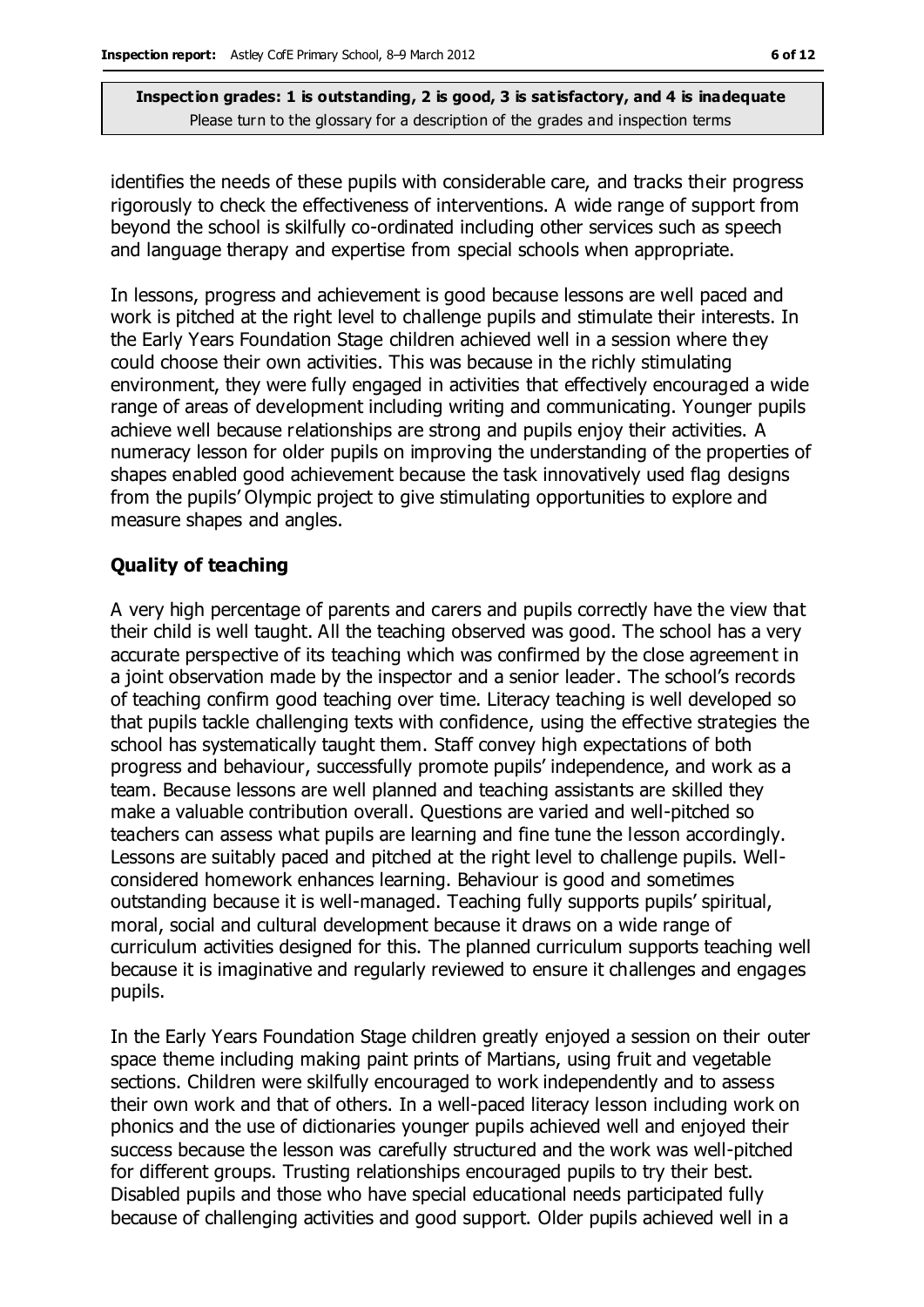lesson about solving word problems in mathematics because the pace of the lesson was right and the different activities challenged pupils while giving them the opportunity to succeed. Teacher and teaching assistant worked as one and the questioning of pupils was searching and skilfully adapted to different levels of understanding. In individual lessons there are different aspects which prevent teaching from being outstanding for example, the fullest use of visual aids including the white board or the deployment of the teaching assistant to the fullest extent when the teacher is speaking to the whole class.

#### **Behaviour and safety of pupils**

The school is a calm, well-ordered and welcoming community. Parents, carers and pupils are very confident that pupils are safe and the inspector agrees. Risk assessments are carefully carried out and procedures for safeguarding meet statutory requirements. Pupils act safely in lessons and around school and a range of planned curricular activities raise pupils' awareness of how to keep safe, for example, near roads or rivers. In all lessons observed behaviour was good and sometimes outstanding. In an enriching whole-school assembly presented by older pupils and enjoyed by parents and carers, behaviour was excellent. Around the school, at meals, in the play areas at lunchtimes and in the morning break, and in the beforeand after-school provision, behaviour is good or better. Pupils are proud of their school and eager to show off the school environment and talk about their work. Exclusions are very rare indeed.

Bullying is uncommon and pupils are very aware of different kinds of bullying including cyber bullying and name calling and know they can go to adults in the school if they have any concerns. In questionnaires, a small minority of parents, carers and pupils indicated that they thought lessons are occasionally disrupted by bad behaviour. In a meeting with parents and carers and in one with pupils, the consensus was that teachers handle behaviour and any occasional disruptions well. Evidence over time including school records indicate that disruptive incidents seldom occur. The school is deeply committed to ensuring behaviour standards are as high as possible and keen to engage with parents, carers and pupils to achieve this.

#### **Leadership and management**

The governing body challenges and supports the school well, drawing on a wide range of skills of its members. Effective links between individual governors and staff subject co-ordinators help provide the governing body with a clear picture of provision. The early stages of experimental movement towards a more federated governing body are being suitably monitored to ensure benefits accrue. Joint staff training, moderation of pupils' work and sharing governors' expertise have already been successfully implemented. The headteacher dynamically leads a committed and cohesive staff team so that there is an ambitious vision for the school and high expectations for behaviour and progress. Teaching is well-led and supported and effectively monitored leading to improvements. The school records of teaching identify points in individual lessons that prevent teaching from being outstanding and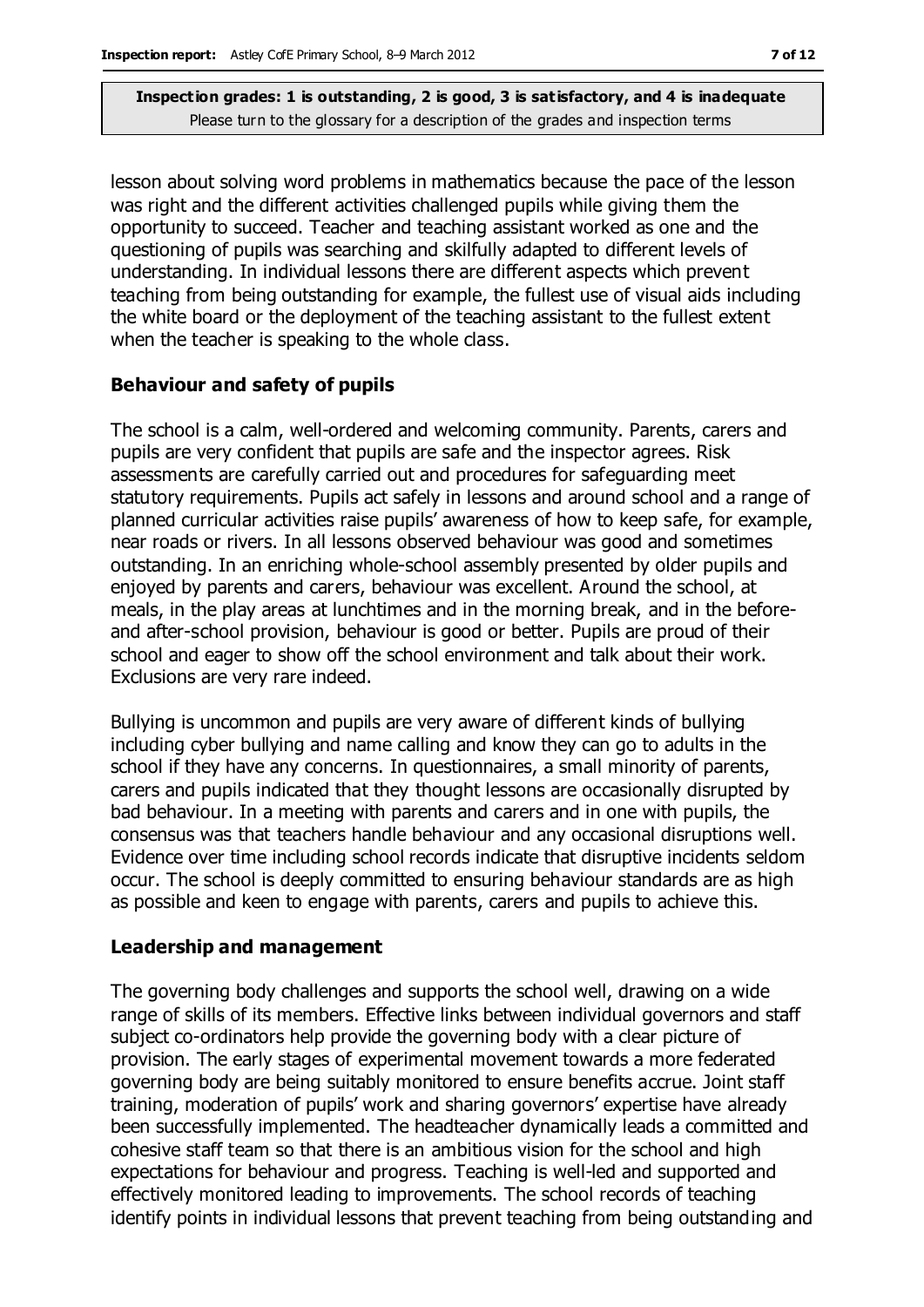staff are working to improve these. The curriculum meets pupils' needs comprehensively so that they achieve well and enjoy their learning. It successfully promotes good behaviour, safety and spiritual, moral, social and cultural development.

The school has a clear vision of its strengths and weaknesses, vigorously tackling areas to be developed. It has the capacity to improve. Data are used very effectively to monitor individual pupils' progress and address any underperformance. Pupils have an equal opportunity to progress and develop well and any discrimination is tackled effectively. In the well-led Early Years Foundation Stage, comprehensive assessment information is painstakingly analysed and fully informs developments in provision. Professional development is conscientiously co-ordinated in line with the school's requirements. There are strong links with parents and carers, who are deeply appreciative of what the school offers and the school is keen to extend opportunities for parents to give their voice. For example, every parent or carer who responded in questionnaires stated that the school helps them support their child's learning. Links with other agencies and schools are very well developed. Pupils are kept safe and safeguarding meets requirements.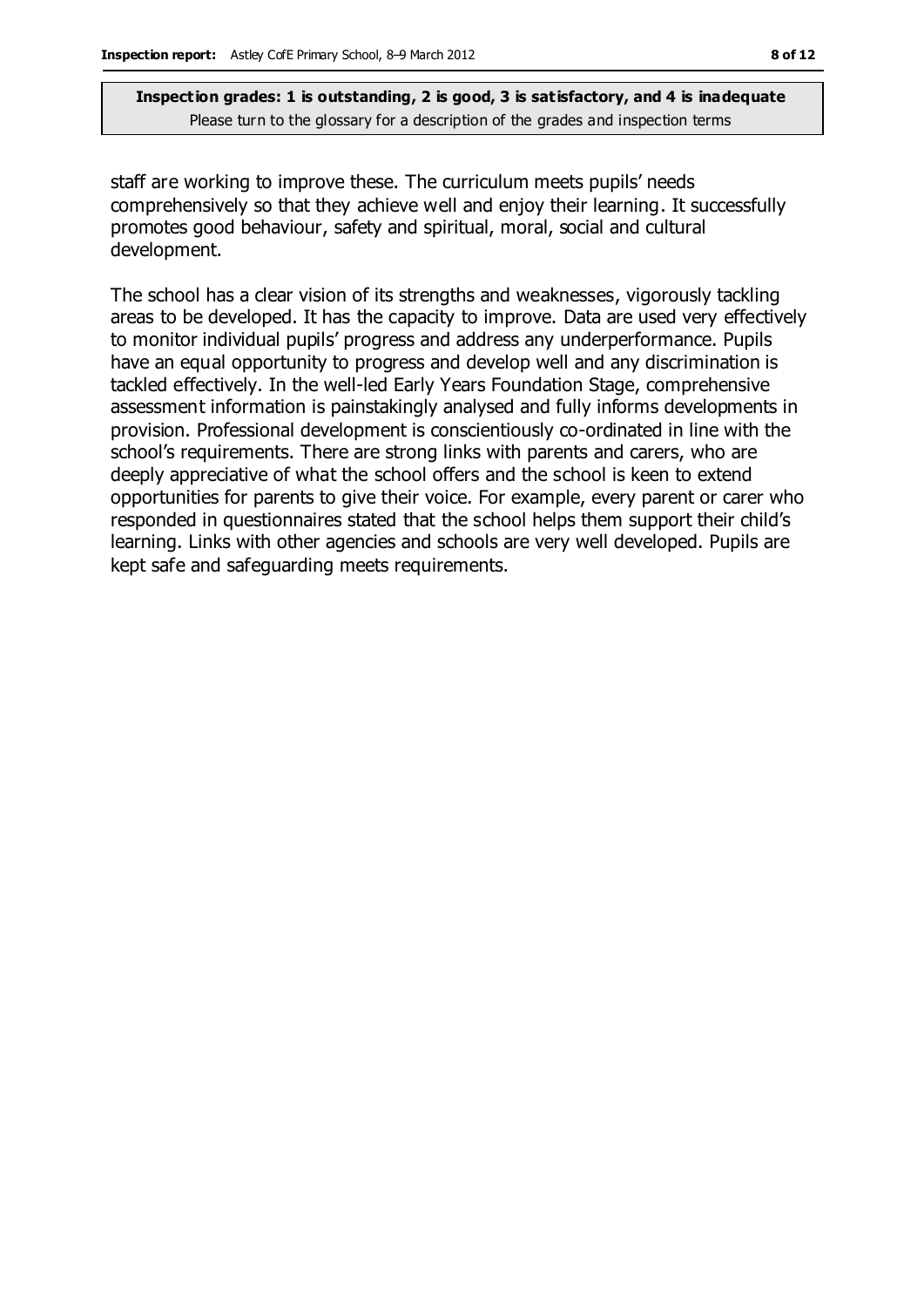# **Glossary**

## **What inspection judgements mean**

| Grade   | <b>Judgement</b> | <b>Description</b>                                                                                                                                                                                                               |
|---------|------------------|----------------------------------------------------------------------------------------------------------------------------------------------------------------------------------------------------------------------------------|
| Grade 1 | Outstanding      | These features are highly effective. An outstanding<br>school provides exceptionally well for all its pupils' needs.                                                                                                             |
| Grade 2 | Good             | These are very positive features of a school. A school<br>that is good is serving its pupils well.                                                                                                                               |
| Grade 3 | Satisfactory     | These features are of reasonable quality. A satisfactory<br>school is providing adequately for its pupils.                                                                                                                       |
| Grade 4 | Inadequate       | These features are not of an acceptable standard. An<br>inadequate school needs to make significant<br>improvement in order to meet the needs of its pupils.<br>Ofsted inspectors will make further visits until it<br>improves. |

## **Overall effectiveness of schools**

|                         | Overall effectiveness judgement (percentage of schools) |      |                     |                   |
|-------------------------|---------------------------------------------------------|------|---------------------|-------------------|
| <b>Type of school</b>   | <b>Outstanding</b>                                      | Good | <b>Satisfactory</b> | <b>Inadequate</b> |
| Nursery schools         | 46                                                      | 46   |                     |                   |
| Primary schools         |                                                         | 47   | 40                  |                   |
| Secondary<br>schools    | 14                                                      | 38   | 40                  |                   |
| Special schools         | 28                                                      | 48   | 20                  |                   |
| Pupil referral<br>units | 15                                                      | 50   | 29                  |                   |
| All schools             |                                                         | 46   | 38                  |                   |

New school inspection arrangements have been introduced from 1 January 2012. This means that inspectors make judgements that were not made previously.

The data in the table above are for the period 1 September 2010 to 31 August 2011 and represent judgements that were made under the school inspection arrangements that were introduced on 1 September 2009. These data are consistent with the latest published official statistics about maintained school inspection outcomes (see [www.ofsted.gov.uk\)](http://www.ofsted.gov.uk/).

The sample of schools inspected during 2010/11 was not representative of all schools nationally, as weaker schools are inspected more frequently than good or outstanding schools.

Primary schools include primary academy converters. Secondary schools include secondary academy converters, sponsor-led academies and city technology colleges. Special schools include special academy converters and non-maintained special schools.

Percentages are rounded and do not always add exactly to 100.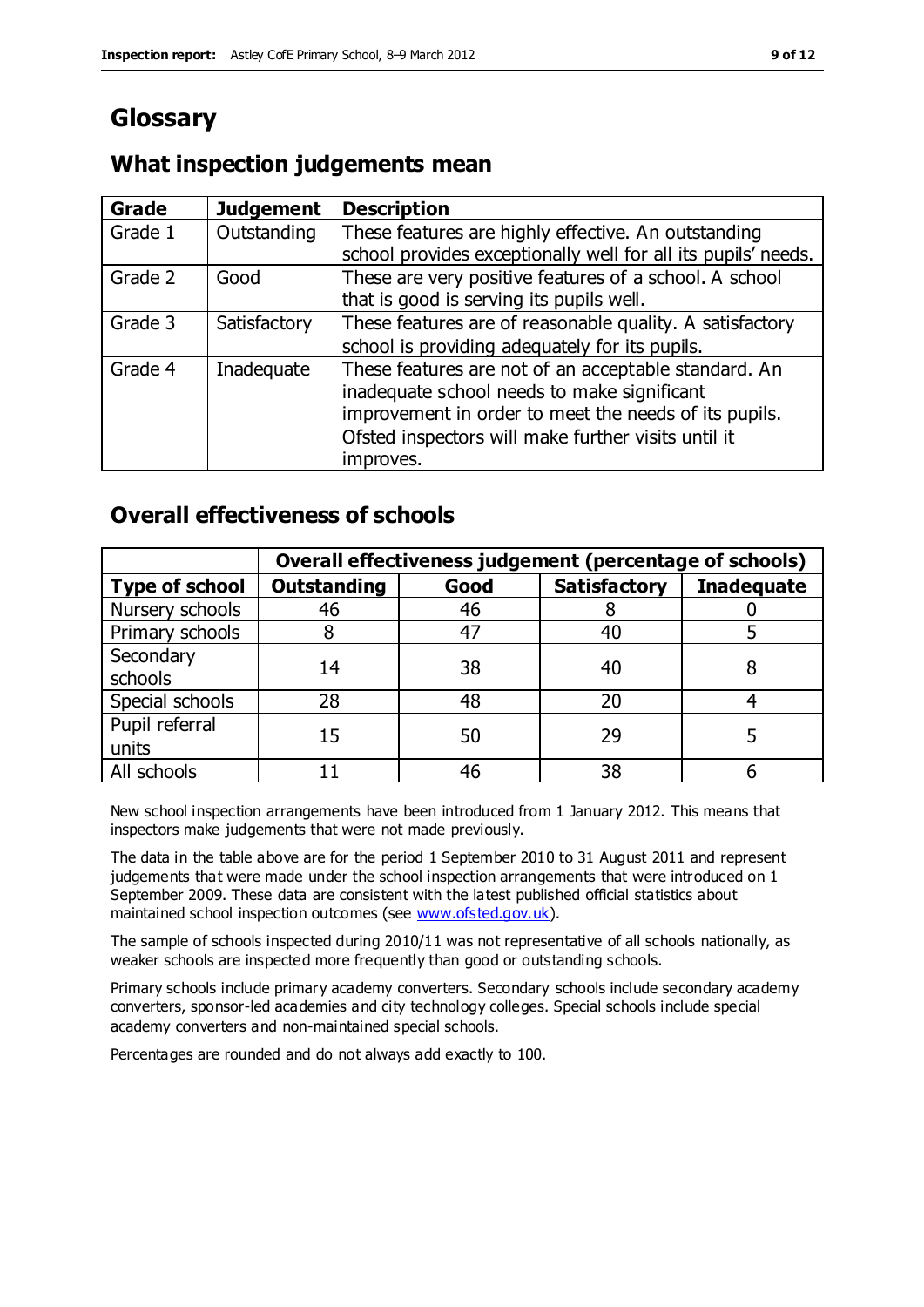# **Common terminology used by inspectors**

| Achievement:               | the progress and success of a pupil in their<br>learning and development taking account of their<br>attainment.                                                                                                        |
|----------------------------|------------------------------------------------------------------------------------------------------------------------------------------------------------------------------------------------------------------------|
| Attainment:                | the standard of the pupils' work shown by test and<br>examination results and in lessons.                                                                                                                              |
| Attendance                 | the regular attendance of pupils at school and in<br>lessons, taking into account the school's efforts to<br>encourage good attendance.                                                                                |
| Behaviour                  | how well pupils behave in lessons, with emphasis<br>on their attitude to learning. Pupils' punctuality to<br>lessons and their conduct around the school.                                                              |
| Capacity to improve:       | the proven ability of the school to continue<br>improving based on its self-evaluation and what<br>the school has accomplished so far and on the<br>quality of its systems to maintain improvement.                    |
| Leadership and management: | the contribution of all the staff with responsibilities,<br>not just the governors and headteacher, to<br>identifying priorities, directing and motivating staff<br>and running the school.                            |
| Learning:                  | how well pupils acquire knowledge, develop their<br>understanding, learn and practise skills and are<br>developing their competence as learners.                                                                       |
| Overall effectiveness:     | inspectors form a judgement on a school's overall<br>effectiveness based on the findings from their<br>inspection of the school.                                                                                       |
| Progress:                  | the rate at which pupils are learning in lessons and<br>over longer periods of time. It is often measured<br>by comparing the pupils' attainment at the end of a<br>key stage with their attainment when they started. |
| Safety                     | how safe pupils are in school, including in lessons;<br>and their understanding of risks. Pupils' freedom<br>from bullying and harassment. How well the school<br>promotes safety, for example e-learning.             |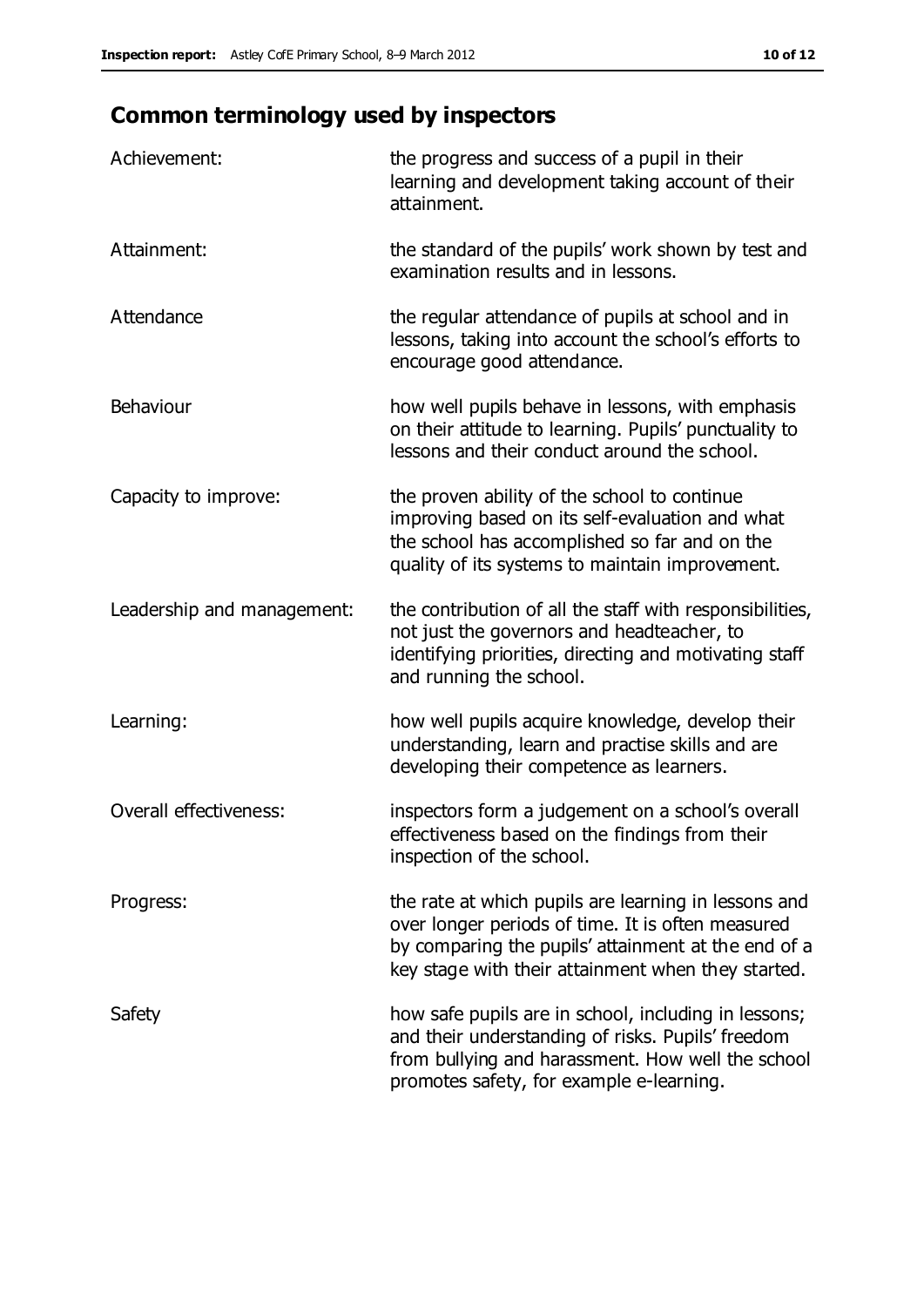#### **This letter is provided for the school, parents and carers to share with their children. It describes Ofsted's main findings from the inspection of their school.**



12 March 2012

Dear Pupils

#### **Inspection of Astley CofE Primary School, Stourport-on-Severn, DY13 0RH**

It was lovely to meet you when I inspected your school recently. Thank you for making me feel so welcome and for being so eager to show me all the things you like about school. Thank you especially to those of you who read to me, those who talked to me about your work over the past years, and those who met me to discuss aspects of the school.

Yours is a good school. It is well led and managed and the teaching is good so you make good progress and do well in your lessons. You behave well and sometimes excellently. Well done for this. Some of you in your questionnaires said you thought there was some poor behaviour but when I looked at all the evidence it was clear this was rare. The school wants to make sure teaching and behaviour are as good as they can possibly be and that you feel confident that it is. Therefore I have asked the school to:

- Make sure there are more examples of outstanding teaching by building on the already good teaching.
- Make sure you and your parents and carers are fully confident about the way the school manages behaviour by letting you all express your views and finding ways to measure improvement in behaviour and the way you see it.

You can contribute to this by continuing to work hard as teaching becomes even better.

I wish you every success for the future.

Yours sincerely

Michael Farrell Lead inspector